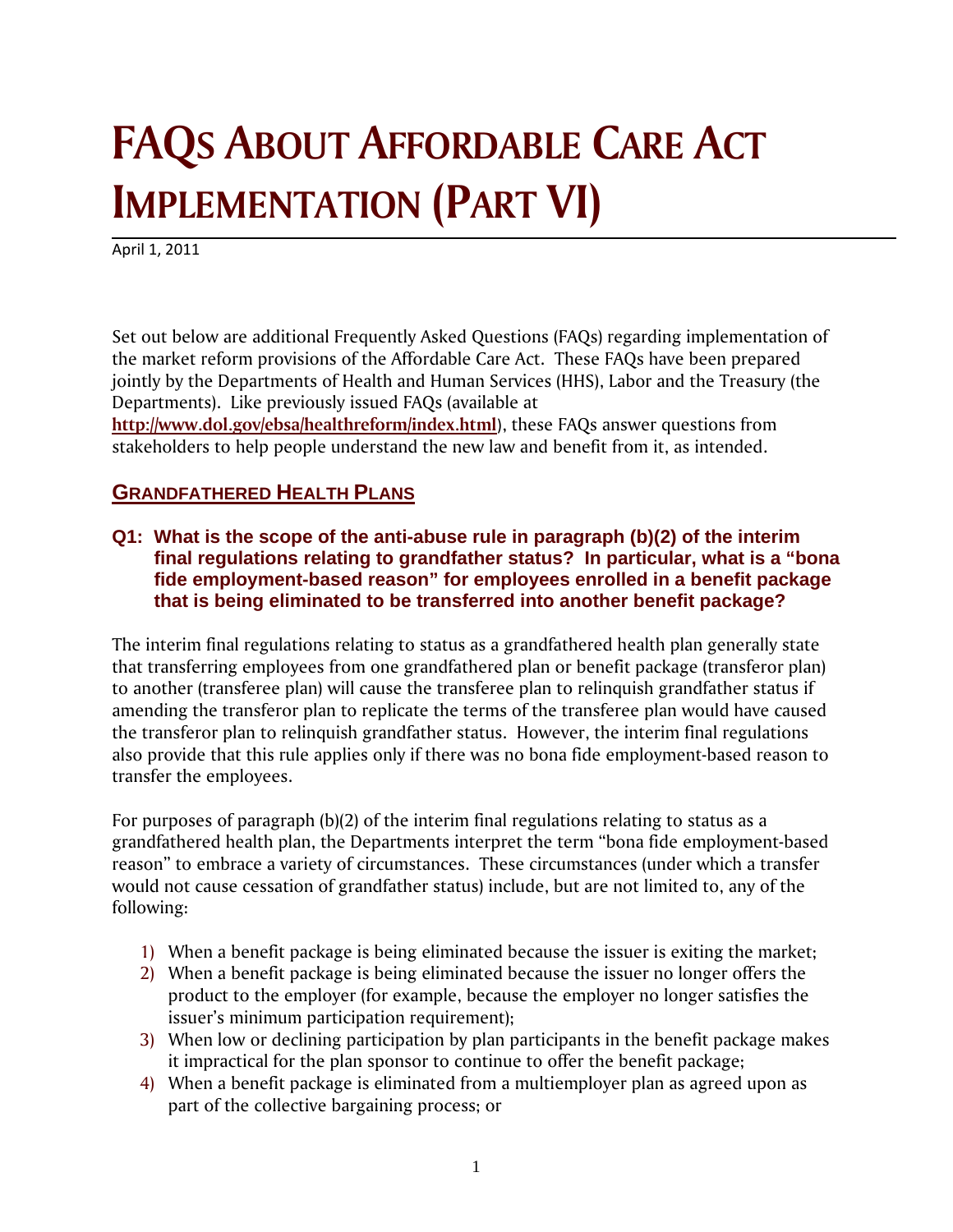5) When a benefit package is eliminated for any reason and multiple benefit packages covering a significant portion of other employees remain available to the employees being transferred.

The foregoing is not intended to be an exhaustive list of circumstances that will be deemed to satisfy the bona fide employment-based reason condition. There may be many other circumstances in which a benefit package is considered to be eliminated for a bona fide employment-based reason.

**Q2: My plan bases the level of cost sharing for brand-name prescription drugs on the classification of the drugs under the plan as having or not having generic alternatives. The classification of a drug that had no generic alternative changes because a generic alternative becomes available and is added to the formulary, with a resulting increase in the cost-sharing level for the brand-name drug. Does that increase cause my plan to relinquish its grandfather status?** 

No. For example, if, on March 23, 2010, the terms of the plan included prescription drug benefits with different cost sharing divided into tiers as follows:

- Tier 1 includes generic drugs only;
- Tier 2 includes brand name drugs with no generic available;
- Tier 3 includes brand name drugs with a generic available in Tier 1; and
- Tier 4 includes IV chemotherapy drugs.

A drug was previously classified in Tier 2 as a brand name drug with no generic available. However, a generic alternative for the drug has just been released and is added to the formulary. Since the generic is now available, the plan moves the brand name drug into Tier 3 and adds the generic to Tier 1. This movement of the brand name drug into a higher costsharing tier does not cause the plan to relinquish grandfather status.

**Q3: A previous FAQ addressed the interaction of value-based insurance design (VBID) and the no cost-sharing preventive care services requirements. See http://www.dol.gov/ebsa/faqs/faq-aca5.html. In that example, a group health plan did not impose a copayment for colorectal cancer preventive services when performed in an in-network ambulatory surgery center. In contrast, the same preventive service provided at an in-network outpatient hospital setting generally required a \$250 copayment, although the copayment was waived for individuals for whom it would be medically inappropriate to have the preventive service provided in the ambulatory setting. The FAQ indicated that this VBID did not cause the plan to fail to comply with the no cost-sharing preventive care requirements.** 

**A question about a different situation has been raised. Under a group health plan, similar preventive services are available both at an in-network ambulatory surgery center and at an in-network outpatient hospital setting,**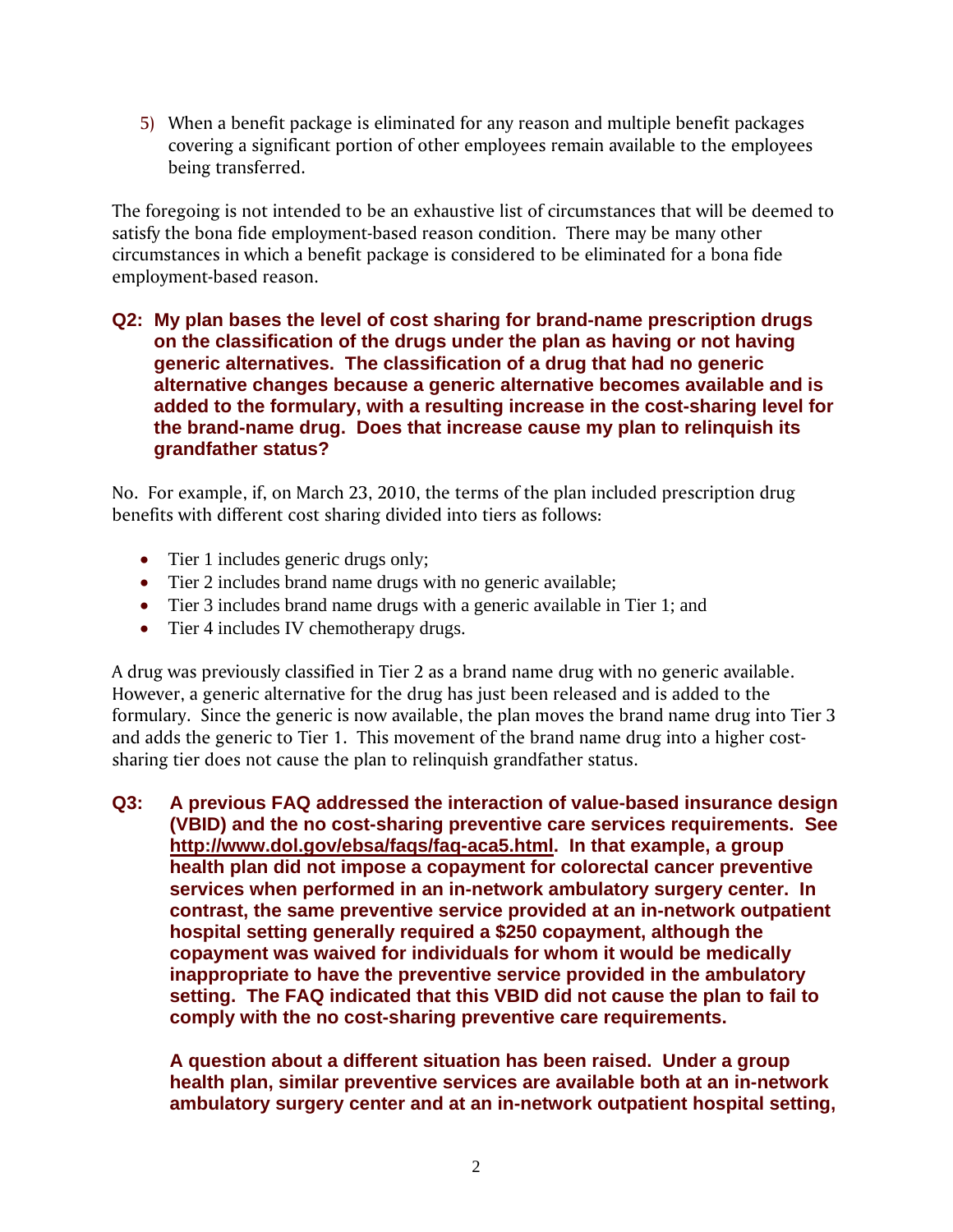**but currently no copayment is imposed for these services in either setting. This has been the case since March 23, 2010. If this plan wished to adopt the VBID approach described in the example above by imposing a \$250 copayment for these preventive services only when performed in the innetwork outpatient hospital setting (i.e., not when performed in an innetwork ambulatory surgery center), and with the same waiver of the copayment for any individuals for whom it would be medically inappropriate to have these preventive services provided in the ambulatory setting, would implementation of that new design now cause the plan to relinquish grandfather status?** 

No. This increase in the copayment for these preventive services solely in the in-network outpatient hospital setting (subject to the waiver arrangement described above) without any change in the copayment in the in-network ambulatory surgery center setting would not be considered to exceed the thresholds described in paragraph (g)(1) of the interim final regulations on grandfather status and thus would not cause the plan to relinquish grandfather status.

The Departments are seeking further information on VBID and wellness programs and are planning to address issues relating to those designs and programs in future regulations. Comments from plan sponsors have expressed an interest in being able to retain grandfather status notwithstanding certain changes in plan terms that are intended to implement VBID and wellness programs. As the regulatory process progresses, the Departments will be giving close attention to these comments, and further guidance may be issued addressing other circumstances in which plan changes implementing those designs and programs may be made without relinquishing grandfather status.

**Q4: A plan operating on a calendar plan year is considering an amendment to plan terms that will exceed the thresholds described in paragraph (g)(1) of the interim final regulations and cause it to relinquish grandfather status. If the plan sponsor decides to adopt this amendment on July 1, 2011, and the change becomes effective for the plan year beginning on January 1, 2012, at what point in time does the plan relinquish grandfather status?** 

A plan or coverage will cease to be a grandfathered health plan when an amendment to plan terms, which exceeds the thresholds described in paragraph (g)(1) of the interim final regulations, becomes effective – regardless of when the amendment is adopted. Therefore, in this example, the plan would cease to be a grandfathered health plan on January 1, 2012, the first day of the first plan year for which the change is effective.

**Q5: A plan operating on a calendar plan year is considering an amendment to plan terms that will cause it to relinquish grandfather status, but wants the amendment to become effective before the first day of the next plan year. If the plan sponsor decides to make this amendment effective on July 1, 2011, does the plan relinquish grandfather status in the middle of the plan year?**